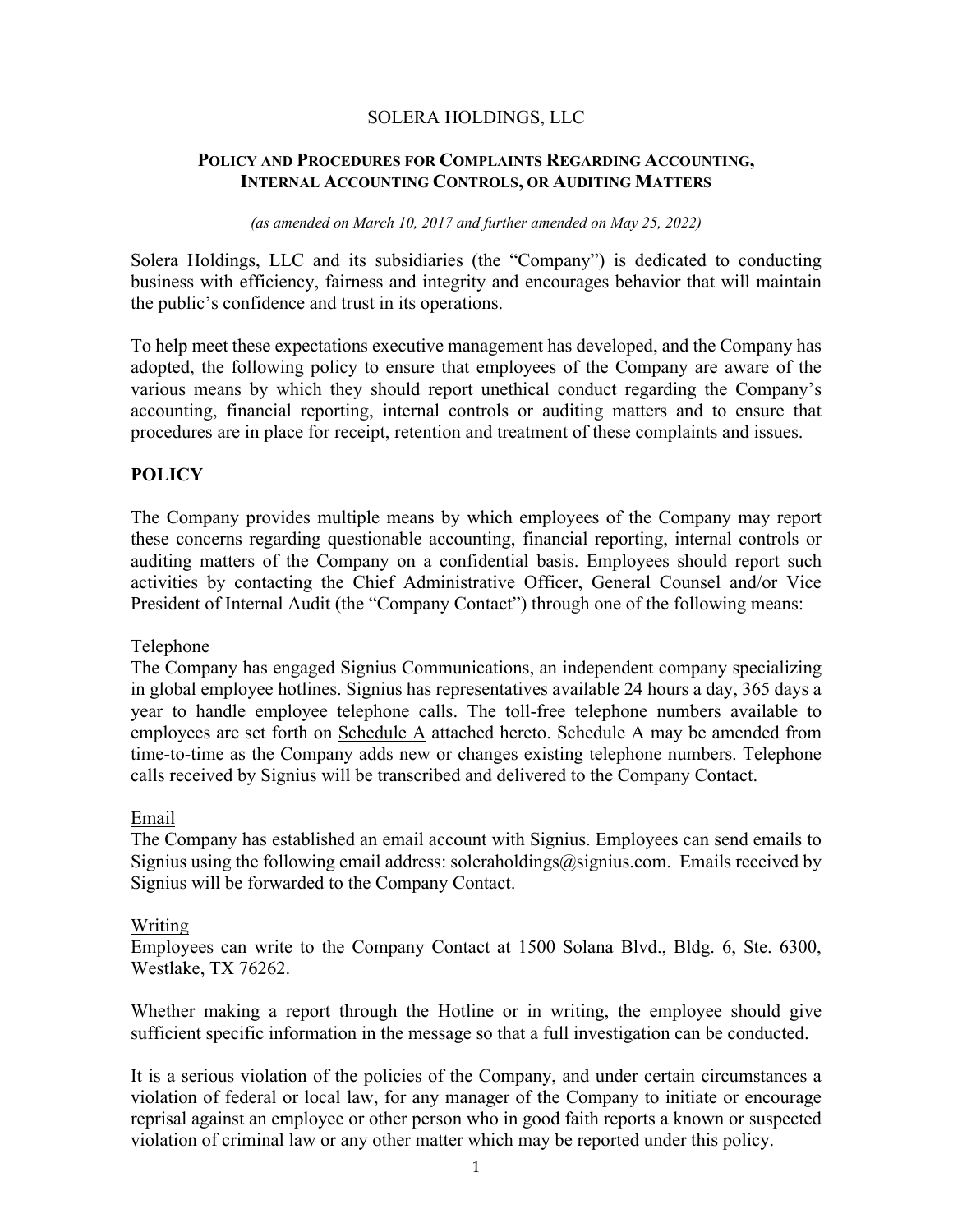The office of the Company Contact will conduct an investigation of the matter as appropriate based on the nature of the matter. This investigation may include hiring outside advisors such as lawyers, accountants and auditors to conduct procedures under the direction of the Company Contact. The Company Contact designee will respond to the employee as appropriate, and if the employee has requested a response and included contact information in their request, via the independent service. The Company Contact will retain appropriate records of the complaints, investigations and resolutions for the legally required retention periods.

# **I. PROCEDURES FOR COMPLAINTS**

### A. Scope of Matters Covered by These Procedures

These procedures relate to complaints or concerns regarding accounting, financial reporting, internal accounting controls or auditing matters of the Company ("Complaints"), including, without limitation, the following:

- fraud or deliberate error in the preparation, evaluation, review or audit of any financial statement of the Company;
- fraud or deliberate error in the recording or maintaining of financial records of the Company;
- deficiencies in or noncompliance with the Company's internal accounting controls;
- misrepresentations or false statements to or by a senior officer of the Company or an accountant regarding a matter contained in the financial records, financial reports or audit reports of the Company; or
- deviation from full and fair reporting of the Company's financial condition.

# B. Submission and Receipt of Complaints

All Complaints will be promptly reported to the Company Contact. Persons with Complaints should submit them to the Company Contact in writing to assure a clear understanding of the issue or concern raised. Complaints may, however, be submitted by email, telephonically or in person. Electronic submissions may be emailed to soleraholdings@signius.com. Telephonic submissions may be phoned to the Hotline telephone numbers set forth on Schedule A. All emails and telephone calls will be handled by Signius Communications, an independent company specializing in global employee hotlines. Regardless of the medium, the Company Contact will maintain the confidentiality of persons making Complaints to the fullest extent reasonably practicable and within the legitimate needs of law and any ensuing evaluation or investigation. Complaints by employees may also be submitted anonymously.

# C. Content of Complaints

To assist in the response to or investigation of a Complaint, the Complaint should be factual rather than speculative, and contain as much specific information as possible to allow for proper assessment of the nature, extent and urgency of the matter that is the subject of the Complaint. Without limiting the foregoing, the Complaint should, to the extent possible, contain the following information:

- the alleged event, matter or issue that is the subject of the Complaint;
- the name of each person involved;
- if the Complaint involves a specific event or events, the approximate date and location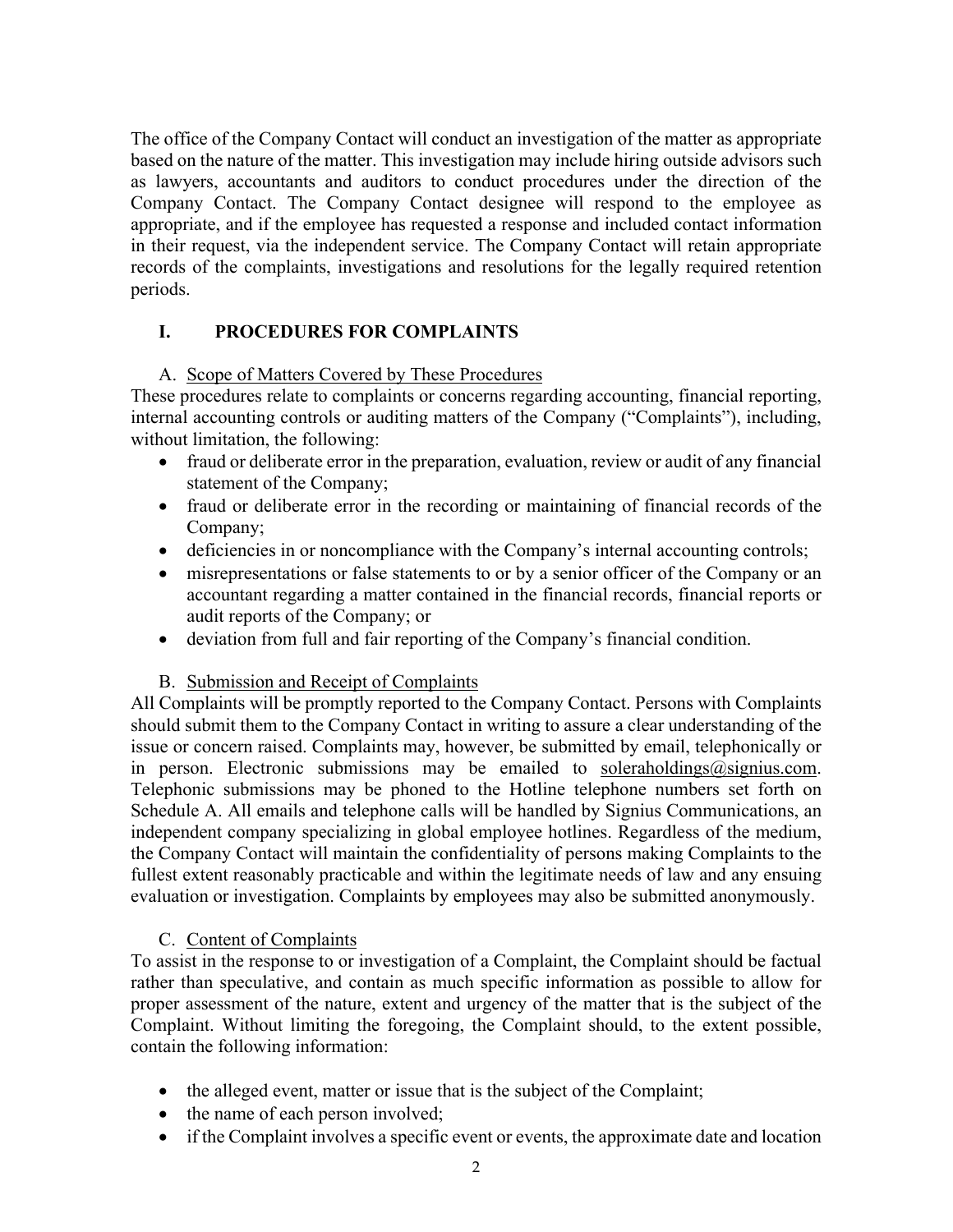of each event; and

• any additional information, documentation or other evidence available to support the Complaint.

Complaints that contain unspecified wrongdoing or broad allegations without verifiable evidentiary support will reduce the likelihood that an investigation based on such Complaints will be initiated. In addition, it is less likely that an investigation will be initiated in response to an anonymous Complaint due to the difficulty of interviewing anonymous complainants and evaluating the credibility of their Complaints.

### D. Retention of Complaints

The Company Contact shall maintain a file for all Complaints. If the Company Contact receives an unwritten Complaint, he or she shall memorialize such Complaint in writing and place it in the Complaint file.

### E. Treatment of Complaints

# *1. Initial Evaluation and Response*

The Company Contact shall conduct an initial evaluation of each Complaint and seek to respond to the Complaint to the satisfaction of the person who made the Complaint. The Company Contact may also, in his or her discretion, bring the Complaint to the attention of the Company's full Board of Directors, Chief Executive Officer, Chief Financial Officer, other officers and personnel, outside auditors, outside counsel or any other party that the Company Contact deems necessary or appropriate.

# *2. Confidentiality/Anonymity*

The Company Contact any investigation team members shall maintain the anonymity or confidentiality of the person making the Complaint to the fullest extent reasonably practicable within the legitimate needs of law and any ensuing evaluation or investigation. Legal or business requirements may not allow for complete anonymity, and in some cases it may not be possible to proceed with or properly conduct an investigation unless the complainant identifies himself or herself. In addition, persons making Complaints should be cautioned that their identity might become known for reasons outside of the control of the Company Contact. Should a complainant self-disclose his or her identity to persons other than the Company Contact or any members of the investigation team, the Company shall no longer be obligated to maintain such confidence. The identity of the persons subject to or participating in any inquiry or investigation relating to a Complaint shall be maintained in confidence subject to the same limitations.

#### *3. Investigations*

# *a. Initiation of Investigations*

The Company Contact may initiate an investigation based upon a Complaint. The Company Contact may, in its discretion, appoint a person other than the Company Contact to initiate and direct an investigation, including an outside attorney. An attorney, or the Company Contact, who initiates and directs an investigation, is referred to herein as "Counsel." If Counsel initiates an investigation, he or she may utilize such Company personnel as he or she sees fit. Such personnel are referred to herein as an "Investigation Team." The role of the Investigation Team with respect to a Complaint is to assist Counsel in collecting, digesting and analyzing information which Counsel, as legal counsel, needs to fully understand in order to render effective legal advice and representation to the Company with respect to a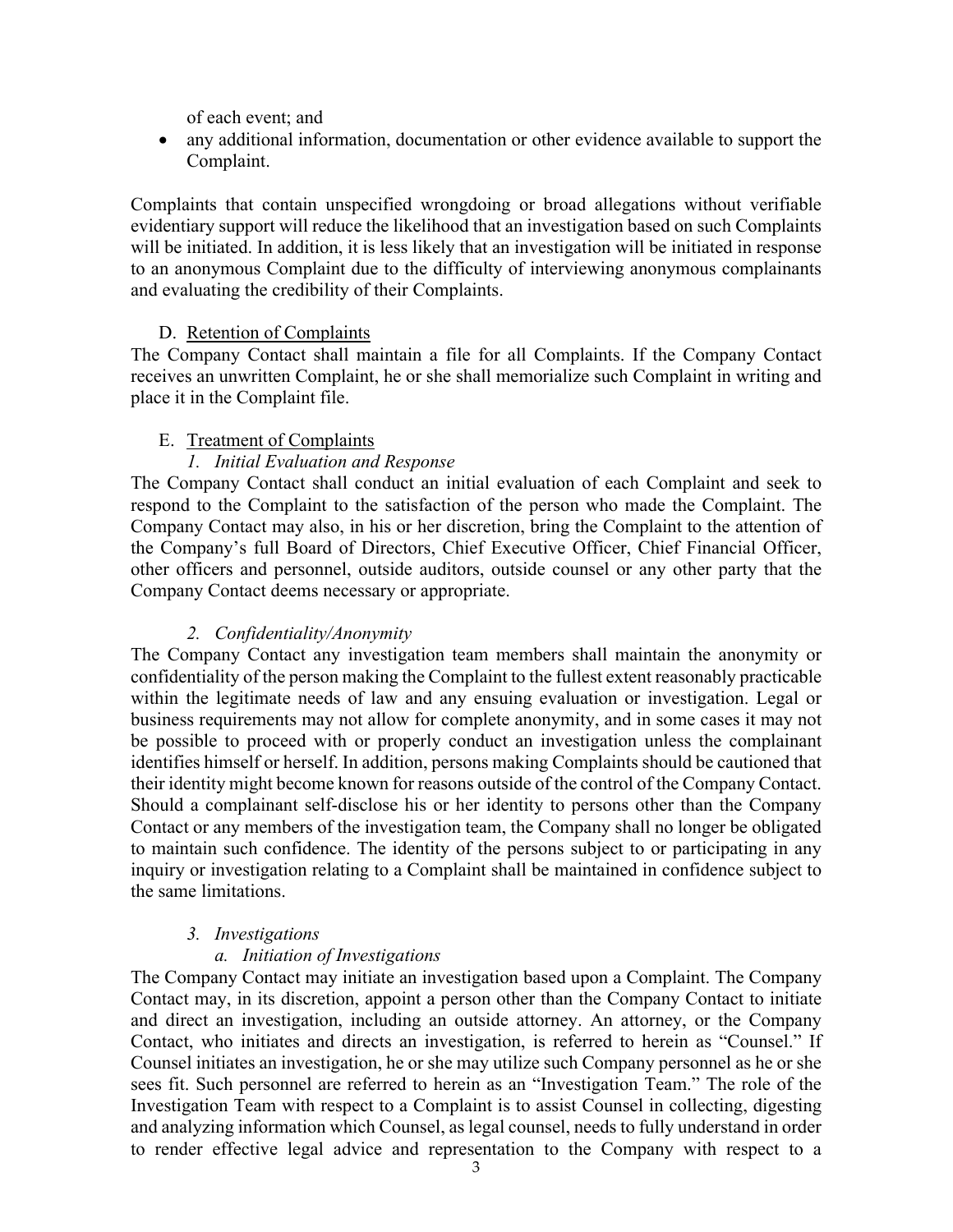Complaint. Counsel may hire outside advisors (including, without limitation, forensic accountants) to be part of an Investigation Team or otherwise assist in an investigation.

Information to which the Investigation Team will have access during an investigation may be confidential and privileged, and will be communicated in the presence of the Investigation Team in order to assist Counsel in collecting and understanding the information necessary to render effective legal advice.

The decision whether or not to initiate or conduct an investigation shall not be deemed an accusation against any person, and any investigation shall be treated as a neutral fact-finding process.

### *b. Investigation Report and Follow-Up*

After completing an investigation of a Complaint, Counsel or the Company Contact shall prepare a written report explaining his or her conclusions and advice with respect to the Complaint. A copy of the report shall be placed in the Complaint file. In most cases, the investigation will be led by Internal Audit, and as such, this report will be prepared by internal audit and approved by the Company Contact.

# **II. RULES, RIGHTS AND RESPONSIBILITIES OF EMPLOYEE COMPLAINANTS AND INVESTIGATION PARTICIPANTS**

### A. Employee Complainants

Company employees who submit Complaints ("Employee Complainants") have a responsibility to provide initial information that is grounded in a reasonable belief regarding the validity of a Complaint. The motivation of an Employee Complainant is irrelevant to the consideration of the validity of the Complaint. However, the intentional filing of a false Complaint, whether orally or in writing, may itself be an improper activity and one that may result in disciplinary action.

An Employee Complainant has a responsibility to be candid and set forth all known information regarding a Complaint to the Company Contact and the Investigation Team. An employee making a Complaint acknowledges that an investigation may not proceed if the employee does not agree to be interviewed by the Company Contact, Counsel or an Investigation Team or provide further information regarding the Complaint.

Employee Complainants are not to act on their own in conducting any investigative activities, nor do they have a right to participate in any investigative activities other than as requested by the Company Contact or the Investigation Team. An Employee Complainant shall not be part of an Investigation Team unless expressly requested by the Company Contact. An Employee Complainant shall refrain from obtaining evidence relating to a Complaint for which he or she does not have a right of access. Such improper access may itself be an illegal or improper activity and one that may result in disciplinary action.

The Company will use reasonable efforts to provide each Employee Complainant with a response to his or her Complaint and a summary of the outcome of any investigation based upon the Complaint unless Counsel determines that there are overriding legal or company/public interest reasons not to do so.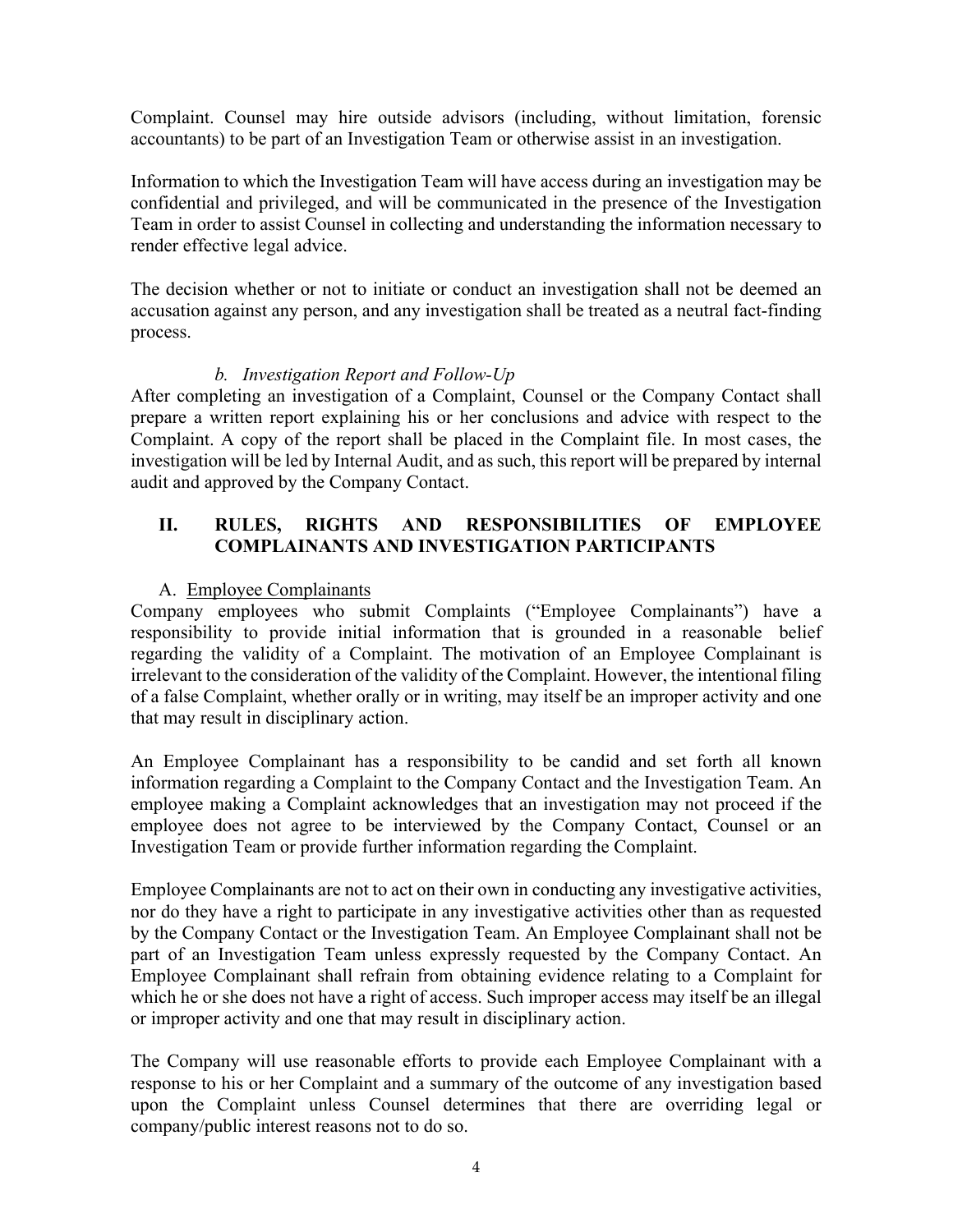Employee Complainants are entitled to protection from retaliation for having made a Complaint or disclosed information relating to a Complaint in good faith. The Company shall not discharge, demote, suspend, threaten, harass or in any manner discriminate against an Employee Complainant in the terms and conditions of employment based upon any lawful actions of such Employee Complainant with respect to good faith reporting of Complaints. An Employee Complainant's right to protection from retaliation does not extend immunity for any complicity in the matters that are the subject of the Complaint or an ensuing investigation.

These procedures are in no way intended to limit employee reporting of alleged violations relating to accounting or auditing matters to proper governmental and regulatory authorities.

#### B. Investigation Participants

Company employees who are interviewed, asked to provide information or otherwise participate in an investigation of a Complaint, including employees who are the subject of the investigation ("Investigation Participants") have a duty to cooperate fully with the Company Contact, Counsel and the Investigation Team and assist in the investigation.

Investigation Participants should refrain from discussing the investigation or their testimony with those not connected to the investigation. If the Investigation Participant knows the identity of the Employee Complainant, the Investigation Participant should not discuss with the Employee Complainant the nature of evidence requested or provided, or testimony given to the Company Contact, Counsel or the Investigation Team unless authorized by such person or team.

Requests for confidentiality by Investigation Participants will be honored to the fullest extent reasonably practicable within the legitimate needs of law and the investigation.

Investigation Participants are entitled to protection from retaliation for having participated in an investigation. The Company shall not discharge, demote, suspend, threaten, harass or in any manner discriminate against an Investigation Participant in the terms and conditions of employment based upon any lawful actions of such Investigation Participant with respect to good faith participation in an investigation. An Investigation Participant's right to protection from retaliation does not extend immunity for any complicity in the matters that are the subject of the Complaint or an ensuing investigation.